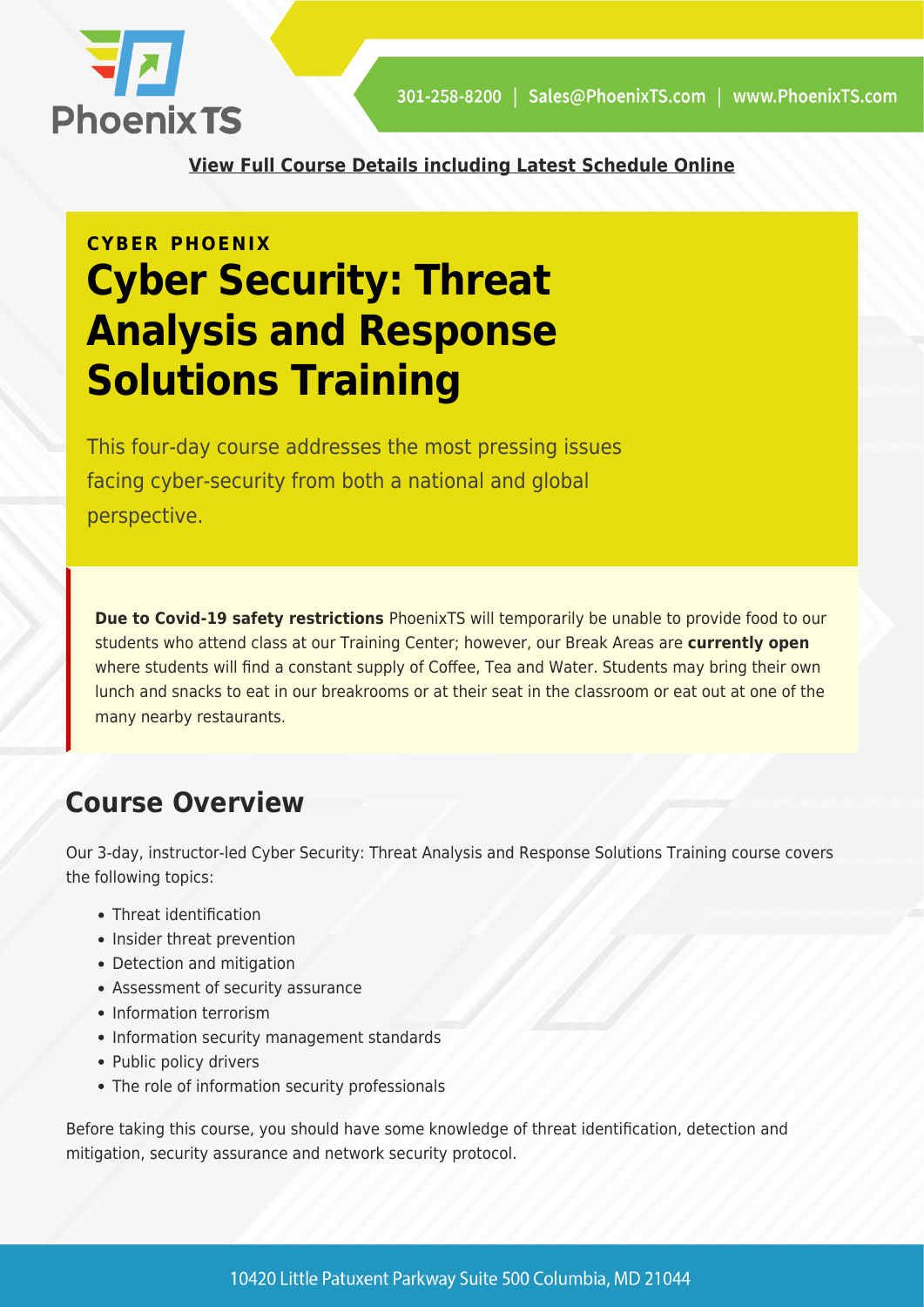

# **Schedule**

| <b>DATE</b>                                       | <b>LOCATION</b>                   |                   |
|---------------------------------------------------|-----------------------------------|-------------------|
| 10/25/22 - 10/27/22 (3 days)<br>8:30AM - 4:30PM   | <b>Tysons Corner, VA</b><br>Open  | Contact Us        |
| $11/01/22 - 11/03/22$ (3 days)<br>8:30AM - 4:30PM | <b>Live Online</b><br>Open        | Contact Us        |
| 11/01/22 - 11/03/22 (3 days)<br>8:30AM - 4:30PM   | Columbia, MD<br><b>Open</b>       | Contact Us        |
| $1/17/23 - 1/19/23$ (3 days)<br>8:30AM - 4:30PM   | <b>Tysons Corner, VA</b><br>Open  | Contact Us        |
| $1/24/23 - 1/26/23$ (3 days)<br>8:30AM - 4:30PM   | Columbia, MD<br>Open              | Contact Us        |
| $1/24/23 - 1/26/23$ (3 days)<br>8:30AM - 4:30PM   | <b>Live Online</b><br>Open        | Contact Us        |
| $3/15/23 - 3/17/23$ (3 days)<br>8:30AM - 4:30PM   | <b>Tysons Corner, VA</b><br>Open  | Contact Us        |
| $3/22/23 - 3/24/23$ (3 days)<br>8:30AM - 4:30PM   | Columbia, MD<br><b>Open</b>       | Contact Us        |
| 3/22/23 - 3/24/23 (3 days)<br>8:30AM - 4:30PM     | <b>Live Online</b><br><b>Open</b> | Contact Us        |
| $5/16/23 - 5/18/23$ (3 days)<br>8:30AM - 4:30PM   | <b>Tysons Corner, VA</b><br>Open  | Contact Us        |
| $5/23/23 - 5/25/23$ (3 days)<br>8:30AM - 4:30PM   | Columbia, MD<br>Open              | Contact Us        |
| $5/23/23 - 5/25/23$ (3 days)<br>8:30AM - 4:30PM   | <b>Live Online</b><br>Open        | Contact Us        |
| $7/18/23 - 7/20/23$ (3 days)<br>8:30AM - 4:30PM   | <b>Tysons Corner, VA</b><br>Open  | Contact Us        |
| 7/25/23 - 7/27/23 (3 days)<br>8:30AM - 4:30PM     | <b>Columbia, MD</b><br>Open       | Contact Us        |
| 7/25/23 - 7/27/23 (3 days)<br>8:30AM - 4:30PM     | <b>Live Online</b><br>Open        | <b>Contact Us</b> |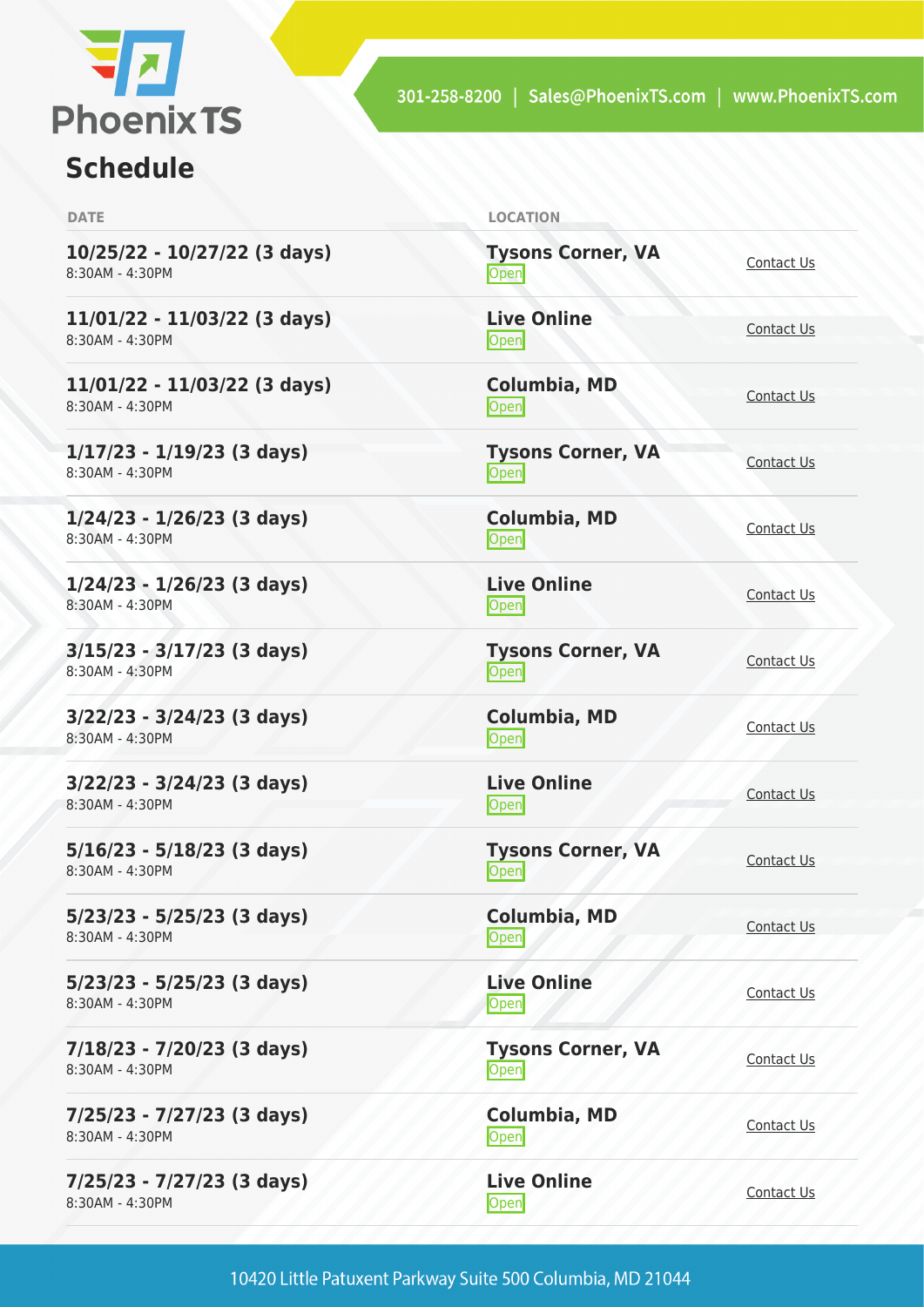

**Open** [Contact Us](https://phoenixts.com/schedule/more-info/?class=31708)

**[Contact Us](https://phoenixts.com/schedule/more-info/?class=31712)**<br> **Open** 

<u>[Contact Us](https://phoenixts.com/schedule/more-info/?class=31713)</u><br>Open

<u>Open</u> [Contact Us](https://phoenixts.com/schedule/more-info/?class=31709)

[Contact Us](https://phoenixts.com/schedule/more-info/?class=31710)<br>
Open

<u>Open</u> [Contact Us](https://phoenixts.com/schedule/more-info/?class=31711)

**Tysons Corner, VA**

**Tysons Corner, VA**

**Columbia, MD**

**Live Online**

**Columbia, MD**

**Live Online**

**DATE LOCATION**

**9/19/23 - 9/21/23 (3 days)** 8:30AM - 4:30PM

**9/26/23 - 9/28/23 (3 days)** 8:30AM - 4:30PM

**9/26/23 - 9/28/23 (3 days)** 8:30AM - 4:30PM

**11/14/23 - 11/16/23 (3 days)** 8:30AM - 4:30PM

**11/20/23 - 11/22/23 (3 days)** 8:30AM - 4:30PM

**11/20/23 - 11/22/23 (3 days)** 8:30AM - 4:30PM

# **Course Outline**

# **Digital Forensics**

- Defining digital forensics
- Engaging forensics services
- Reporting crime
- Search warrant and law
- Forensic roles
- Forensic job market
- Forensic training

# **Cybercrime And Defenses**

- Crime in a digital age
- Exploitation
- Adversaries
- Cyber law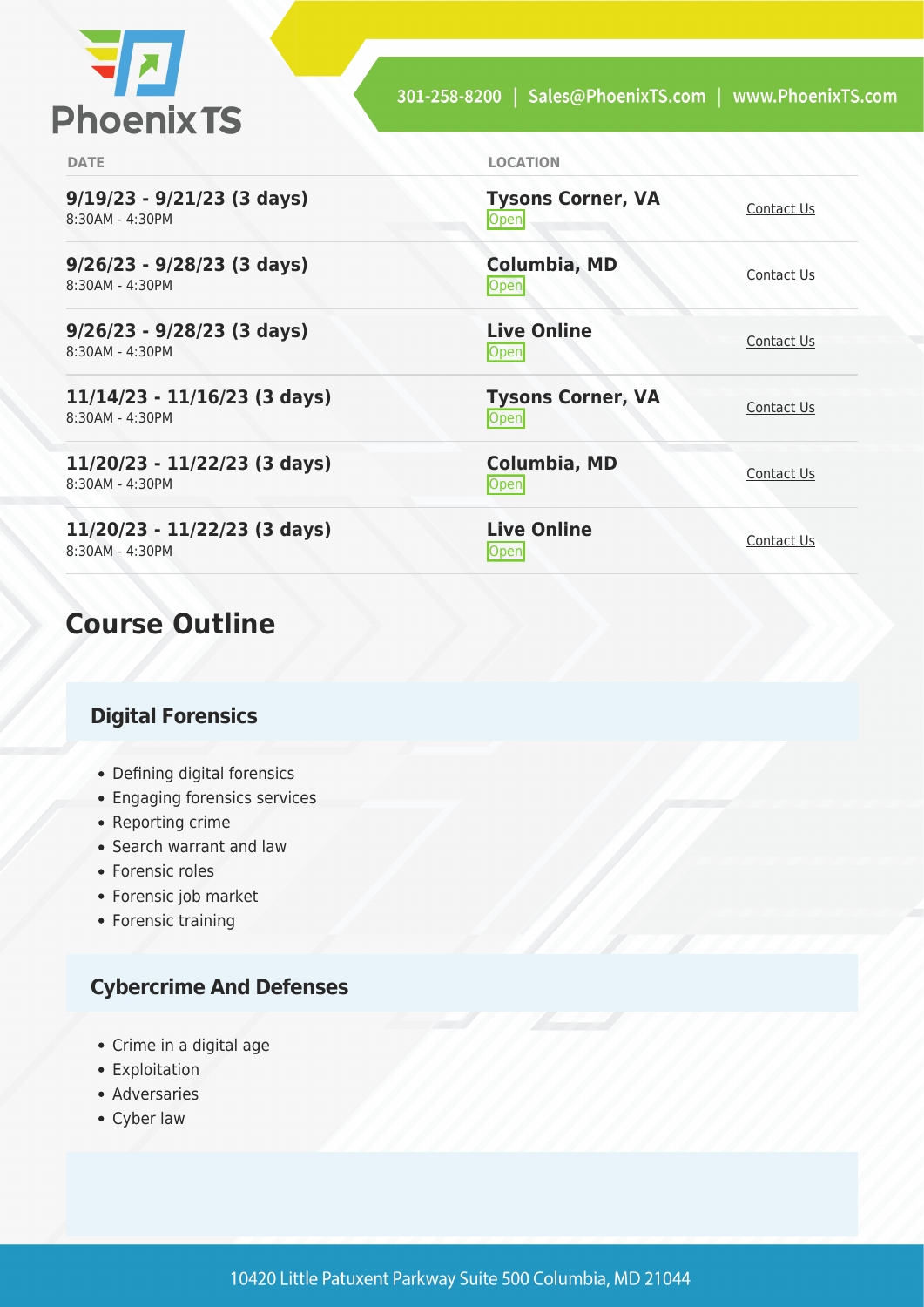

Building A Digital Forensics Lab

- Desktop virtualization
- Installing Kali Linux
- Attack virtual machines
- Cuckoo sandbox
- Binwalk
- The sleuth kit
- Cisco snort
- Windows tools
- Physical access controls
- Storing your forensics evidence
- Jump bag

# **Responding To A Breach**

- Why organizations fail at incident response
- Preparing for a cyber incident
- Defining incident response
- [Incident response plan](https://phoenixts.com/2016/05/20/7-stages-incident-response-plan/)
- Assembling your incident response team
- Responding to an incident
- Assessing incident severity
- Following notification procedures
- Employing post-incident actions and procedures
- Identifying software used to assist in responding to a breach

#### **Investigations**

- Pre-investigation
- Opening a case
- First responder
- Device power state
- Search and seizure
- Chain of custody
- Network investigations
- Forensics reports
- Closing the case
- Critiquing the case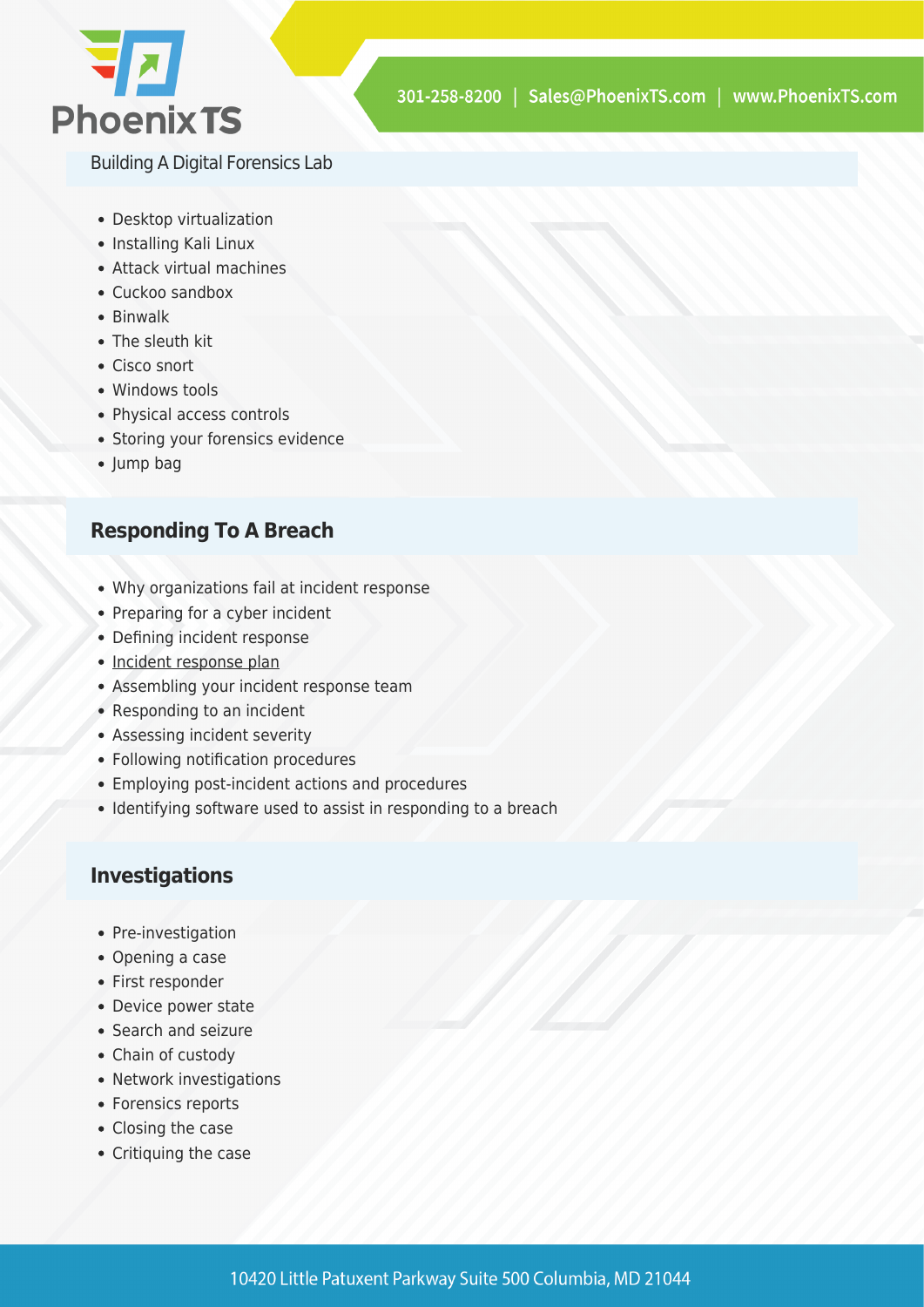

# **Collecting And Preserving Evidence**

- First responder
- Evidence
- Hard drives
- Volatile data
- Duplication
- Hashing
- Data preservation

# **Endpoint Forensics**

- File systems
- Windows registry
- Printer spools
- Log analysis
- IoT forensics

# **Network Forensics**

- Network protocols
- Security tools
- Security logs
- Network baselines
- Symptoms of threats

# **Mobile Forensics**

- Mobile devices
- iOS Architecture
- iTunes Forensics
- iOS Snapshots
- How to jailbreak the iPhone
- Android
- Bypass PIN
- Forensics with commercial tools
- Call logs and SMS spoofing
- Voicemail bypass
- How to find burner phones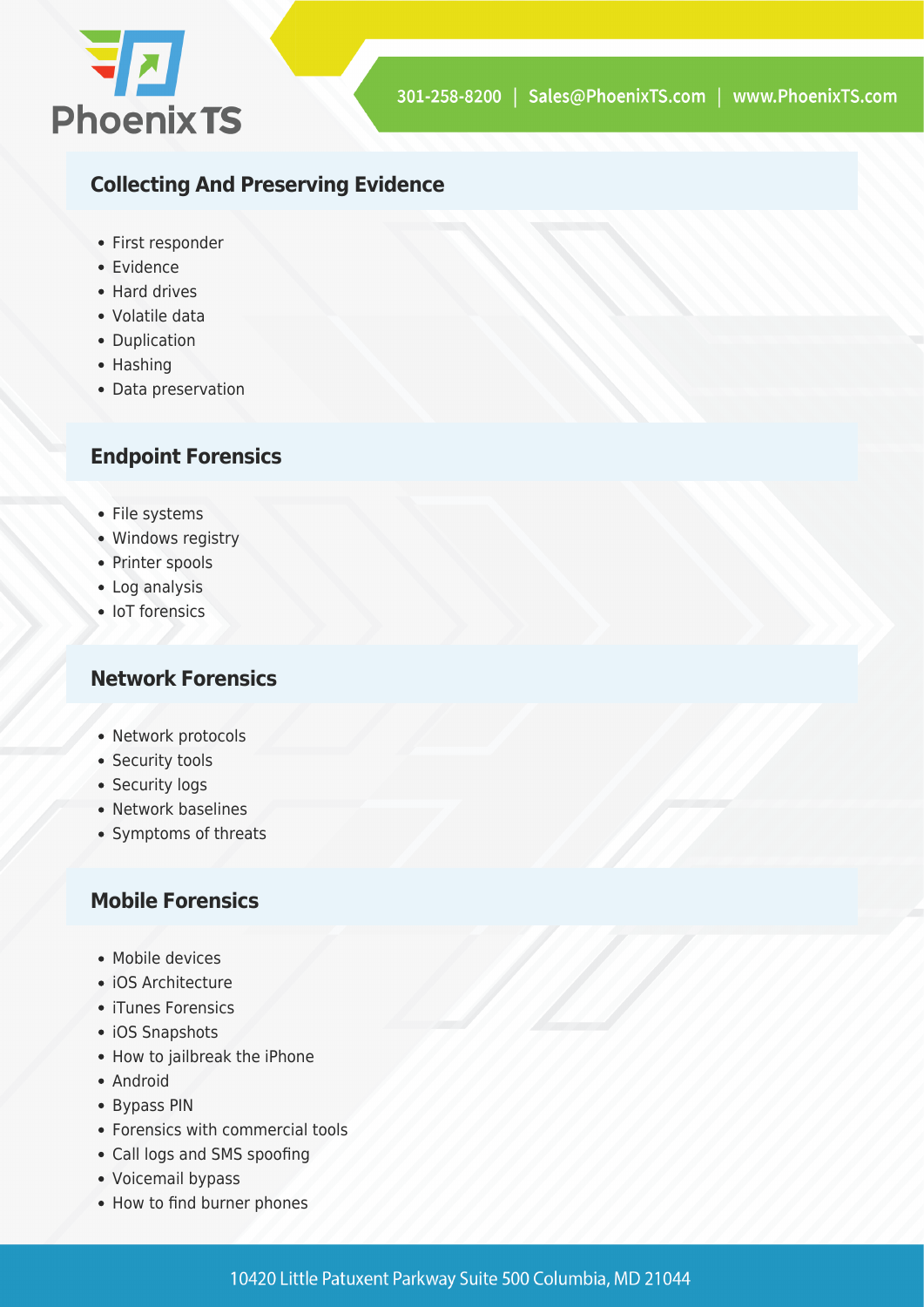

• SIM card cloning

# **Email And Social Media**

- Message in a bottle
- Email header
- Social media
- People search
- Google search
- Facebook search

### **Cisco Forensics Capabilities**

- Cisco security archietcture
- Cisco open source
- Cisco firepower
- Cisco Advanced Malware Protection (AMP)
- Cisco threat grid
- Cisco web security appliance
- Cisco CTA
- Meraki
- Email security appliance
- Cisco identity services engine
- Cisco stealthwatch
- Cisco tetration
- Cisco umbrella
- Cisco cloudlock
- Cisco network technology

# **Forensics Case Studies**

- Investigating network communication
- Using endpoint forensics
- Investigating malware
- Investigating volatile data
- Acting as first responder

### **Forensic Tools**

• Tools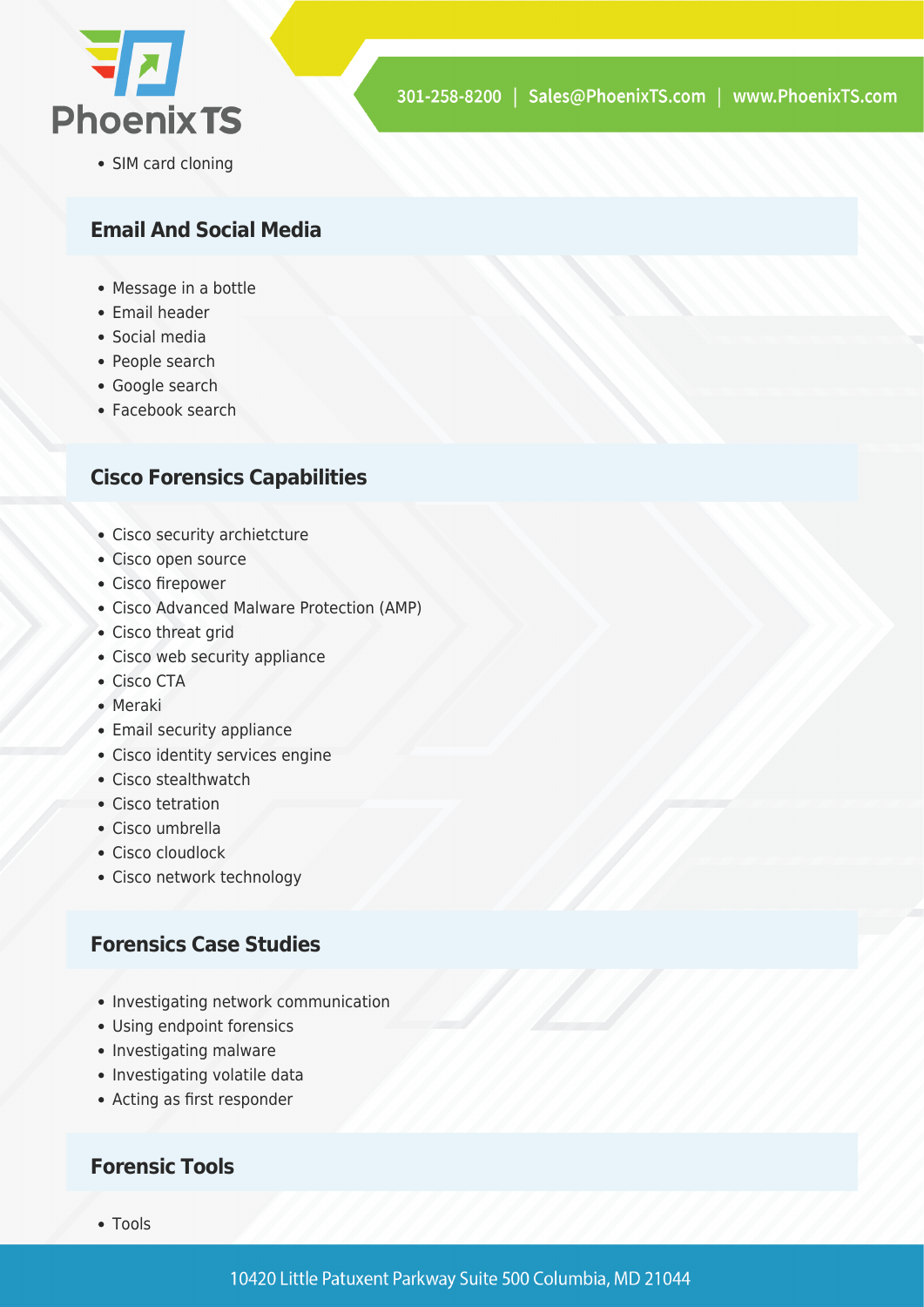

- Mobile devices
- Kali Linux tools
- Cisco tools
- Forensic software packages
- Useful websites
- Miscellaneous sites

**Due to Covid-19 safety restrictions** PhoenixTS will temporarily be unable to provide food to our students who attend class at our Training Center; however, our Break Areas are **currently open** where students will find a constant supply of Coffee, Tea and Water. Students may bring their own lunch and snacks to eat in our breakrooms or at their seat in the classroom or eat out at one of the many nearby restaurants.